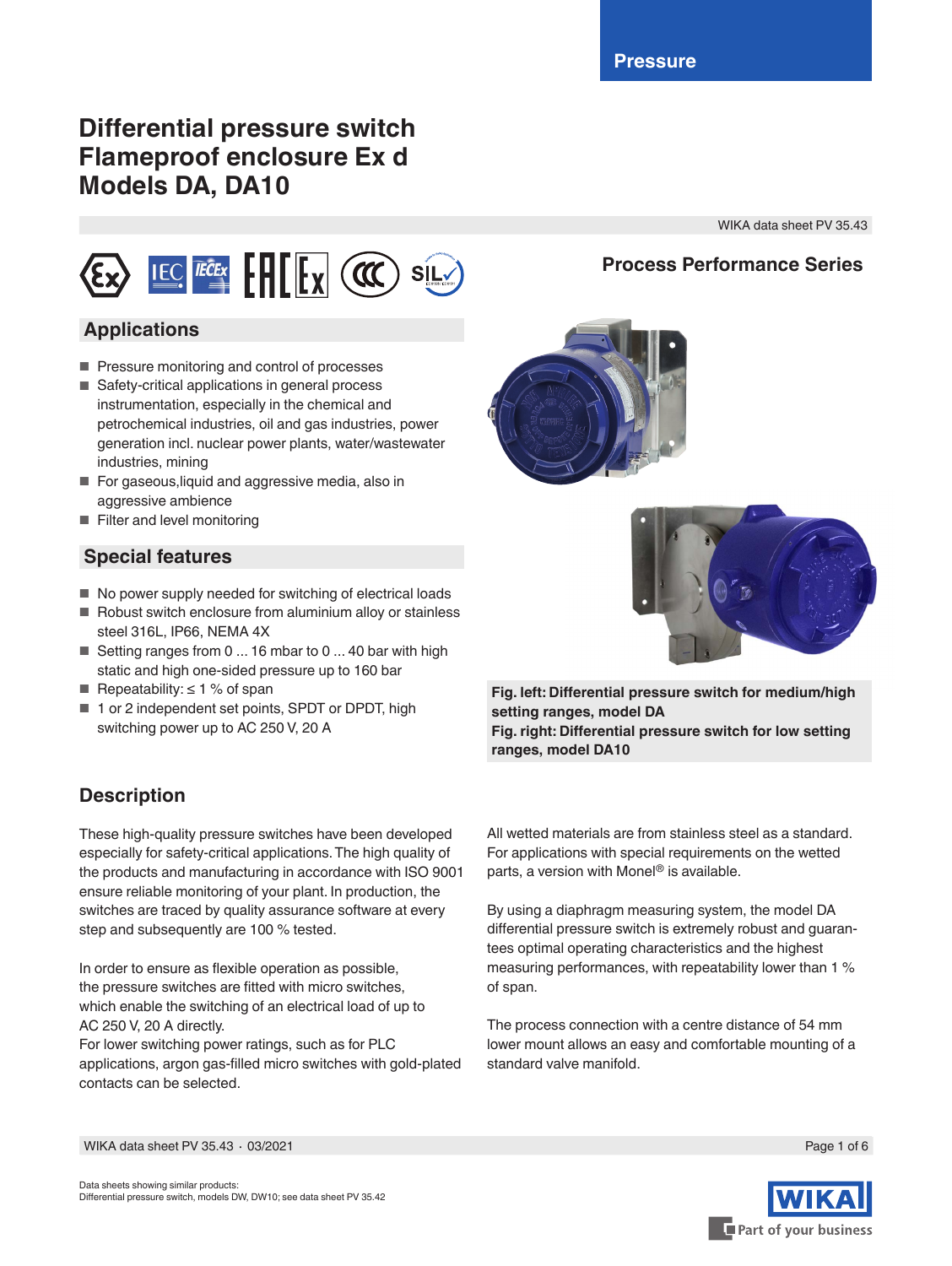## **Standard version**

#### **Model DA**

Double diaphragm with transmission shaft, without sealing elements

#### **Model DA10**

Single diaphragm with transmission shaft without sealing elements

For clean gas or non-condensing vapour only.

#### **Switch enclosure**

Aluminium alloy, copper-free, epoxy resin coated, tamperproof. Laser-engraved product label from stainless steel

#### **Ingress protection**

IP66 per EN/lEC 60529, NEMA 4X

#### **Switch contact**

Micro switches with fixed dead band

- 1 x or 2 x SPDT (single pole double throw)
- 1 x DPDT (double pole double throw)
- Micro switches with adjustable dead band
- 1 x SPDT (single pole double throw)

The DPDT function is realised with 2 simultaneously triggering SPDT micro switches within 0.5 % of the span.

#### **Permissible temperature**

| Ambient       |         | $T_{amb}$ : -30  +85 °C |
|---------------|---------|-------------------------|
| <b>Medium</b> | $T_M$ : | $-30+85$ °C             |

#### **Ignition protection type**

- $\blacksquare$  Ex d IIC T6/T4<sup>1)</sup> Ga/Gb (gas)
- Ex ta/tb IIIC T85/T135<sup>1</sup> Da/Db (dust)

1) The temperature class is related to the ambient temperature range. See the type examination certificate for further details

| <b>Contact version</b> |                                                                                         | Electrical rating (resistive load) |                                        |  |
|------------------------|-----------------------------------------------------------------------------------------|------------------------------------|----------------------------------------|--|
|                        |                                                                                         | <b>AC</b>                          | <b>DC</b>                              |  |
| <b>UN</b>              | 1 x SPDT, silver                                                                        | 250 V, 15 A                        | 24 V, 2 A, 125 V, 0.5 A, 220 V, 0.25 A |  |
| <b>US</b>              | 1 x SPDT, silver, hermetically sealed, argon gas filling <sup>2)</sup>                  | 250 V, 15 A                        | 24 V, 2 A, 220 V, 0.5 A                |  |
| <b>UO</b>              | 1 x SPDT, gold-plated, hermetically sealed, argon gas filling <sup>2)</sup>             | 125 V, 1 A                         | 24 V, 0.5 A                            |  |
| <b>UG</b>              | 1 x SPDT, gold-plated                                                                   | 125 V, 1 A                         | 24 V, 0.5 A                            |  |
| <b>UR</b>              | 1 x SPDT, silver, adjustable dead band                                                  | 250 V, 20 A                        | 24 V, 2 A, 220 V, 0.5 A                |  |
| <b>DN</b>              | 2 x SPDT or 1 x DPDT, silver                                                            | 250 V, 15 A                        | 24 V, 2 A, 125 V, 0.5 A, 220 V, 0.25 A |  |
| <b>DS</b>              | 2 x SPDT or 1 x DPDT, silver, hermetically sealed, argon gas filling $^{2)}$            | 250 V, 15 A                        | 24 V, 2 A, 220 V, 0.5 A                |  |
| <b>DO</b>              | 2 x SPDT, or 1 x DPDT gold-plated, hermetically sealed, argon gas filling <sup>2)</sup> | 125 V, 1 A                         | 24 V, 0.5 A                            |  |
| <b>DG</b>              | 2 x SPDT or 1 x DPDT, gold-plated                                                       | 125 V, 1 A                         | 24 V. 0.5 A                            |  |

2) Permissible ambient temperature range: -30 ... +70 °C

#### **Set point adjustment**

The set point can be specified by the customer or factory-set within the setting range. Subsequent adjustment of the set point on site is made using the adjustment screw, which is fastened to the switch and thus secured against loss.

#### **Repeatability of the set point**

 $\leq$  1 % of span

#### **Distance between set points**

For versions with 2 x SPDT the distance between the set points must be  $> 5 %$  of the respective span.

#### **Please specify:**

Set point, switching direction for each contact, e.g.: Set point 1: 3 bar, falling, set point 2: 6 bar, rising. With two micro switches, the set points can be set independently of each other.

For optimal performance we suggest to adjust the set point between 25 ... 75 % of the span.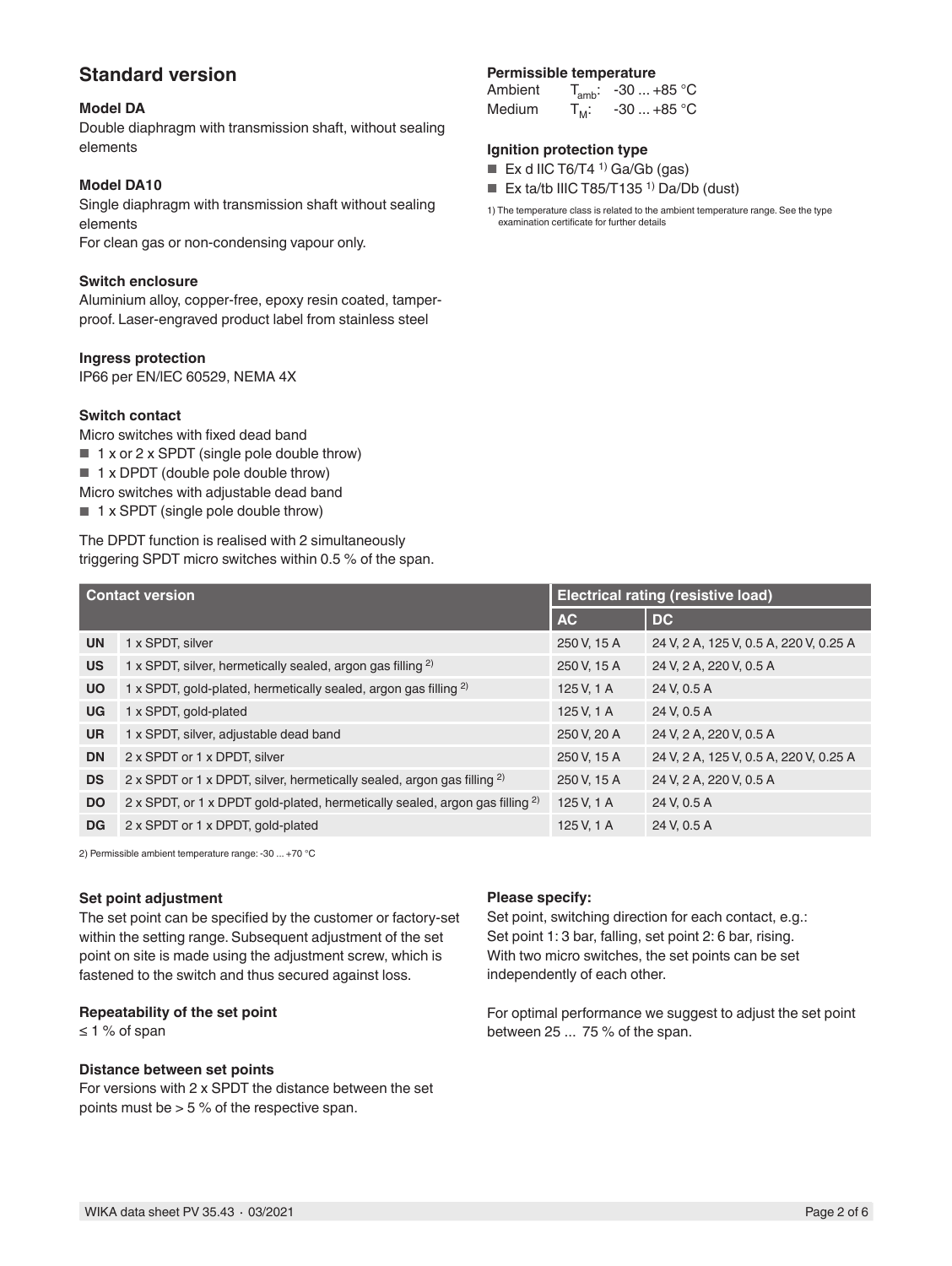#### **Example**

Setting range: 0 ... 10 bar with one switch contact Repeatability:  $1\%$  of 10 bar = 0.1 bar Dead band: (see table setting ranges) 2 x repeatability + dead band =  $2 \times 0.1$  bar + 0.3 bar = 0.5 bar Rising pressure: Adjust set point between 0.5 ...10 bar. Falling pressure: Adjust set point between 0 ... 9.5 bar.

#### **Process connection**

Stainless steel, lower mount (LM)

- ¼ NPT female (standard)
- $\blacksquare$  1/2 NPT, G 1/2 A, G 1/4 A male via adapter
- $\blacksquare$  1/2 NPT, G 1/4 female via adapter
- M20 x 1.5 male via adapter

#### **Electrical connection**

- ½ NPT female (standard)
- $\frac{3}{4}$  NPT, M20 x 1.5, G ½, G ¼ female
- Cable gland non-armoured, Ex d, nickel-plated brass
- Cable gland non-armoured, Ex d, stainless steel (AISI 304)
- Cable gland armoured, Ex d, nickel-plated brass
- Cable gland armoured, Ex d, stainless steel (AISI 304)

For cable connections to the internal terminal block use wire cross-sections between 0.5 ... 2.5 mm2. For the grounding cable connection to the protective conductor screws use max. 2.5 mm2 for the internal screw and max. 4 mm2 for the external screw.

#### **Dielectric strength**

Safety class I (IEC 61298-2: 2008)

#### **Wetted parts**

| <b>Setting range</b> | <b>Stainless steel version</b> |                                     | NACE <sup>1)</sup> version |                                     | <b>Monel version</b>     |                                     |
|----------------------|--------------------------------|-------------------------------------|----------------------------|-------------------------------------|--------------------------|-------------------------------------|
|                      | <b>Diaphragm</b>               | <b>Process</b><br><b>Connection</b> | <b>Diaphragm</b>           | <b>Process</b><br><b>Connection</b> | <b>Diaphragm</b>         | <b>Process</b><br><b>Connection</b> |
| 16 mbar              | AISI 316                       | <b>AISI 316L</b>                    | $\overline{\phantom{m}}$   |                                     | $\overline{\phantom{m}}$ |                                     |
| 25 mbar              |                                |                                     |                            |                                     |                          |                                     |
| 40 mbar              |                                |                                     |                            |                                     |                          |                                     |
| 60 mbar              |                                |                                     |                            |                                     |                          |                                     |
| 160 mbar             |                                |                                     | Monel <sup>®</sup> 400     | <b>AISI 316L</b>                    | Monel <sup>®</sup> 400   |                                     |
| 250 mbar             |                                |                                     |                            |                                     |                          |                                     |
| 400 mbar             |                                |                                     |                            |                                     |                          |                                     |
| 600 mbar             | <b>AISI 304</b>                |                                     |                            |                                     |                          |                                     |
| 1 bar                |                                |                                     |                            |                                     |                          |                                     |
| 2.5 <sub>bar</sub>   |                                |                                     |                            |                                     |                          |                                     |
| 4 bar                |                                |                                     |                            |                                     |                          |                                     |
| 6 bar                |                                |                                     |                            |                                     |                          |                                     |
| 10 bar               |                                |                                     |                            |                                     |                          |                                     |
| 16 bar               | Inconel <sup>®</sup> 718       |                                     | Inconel <sup>®</sup> 718   |                                     | $\overline{\phantom{a}}$ |                                     |
| 25 bar               |                                |                                     |                            |                                     |                          |                                     |
| 40 bar               |                                |                                     |                            |                                     |                          |                                     |

1) NACE compliant to MR 0175, ISO 15156 and MR 0103

Sealing material for all versions: NBR

#### **Mounting**

- Mounting fixture from stainless steel (AISI 304)
- Mounting bracket for 2" pipe mounting (AISI 304)

#### **Weight**

- Model DA: approx. 7.2 kg
- Model DA10: approx. 10 kg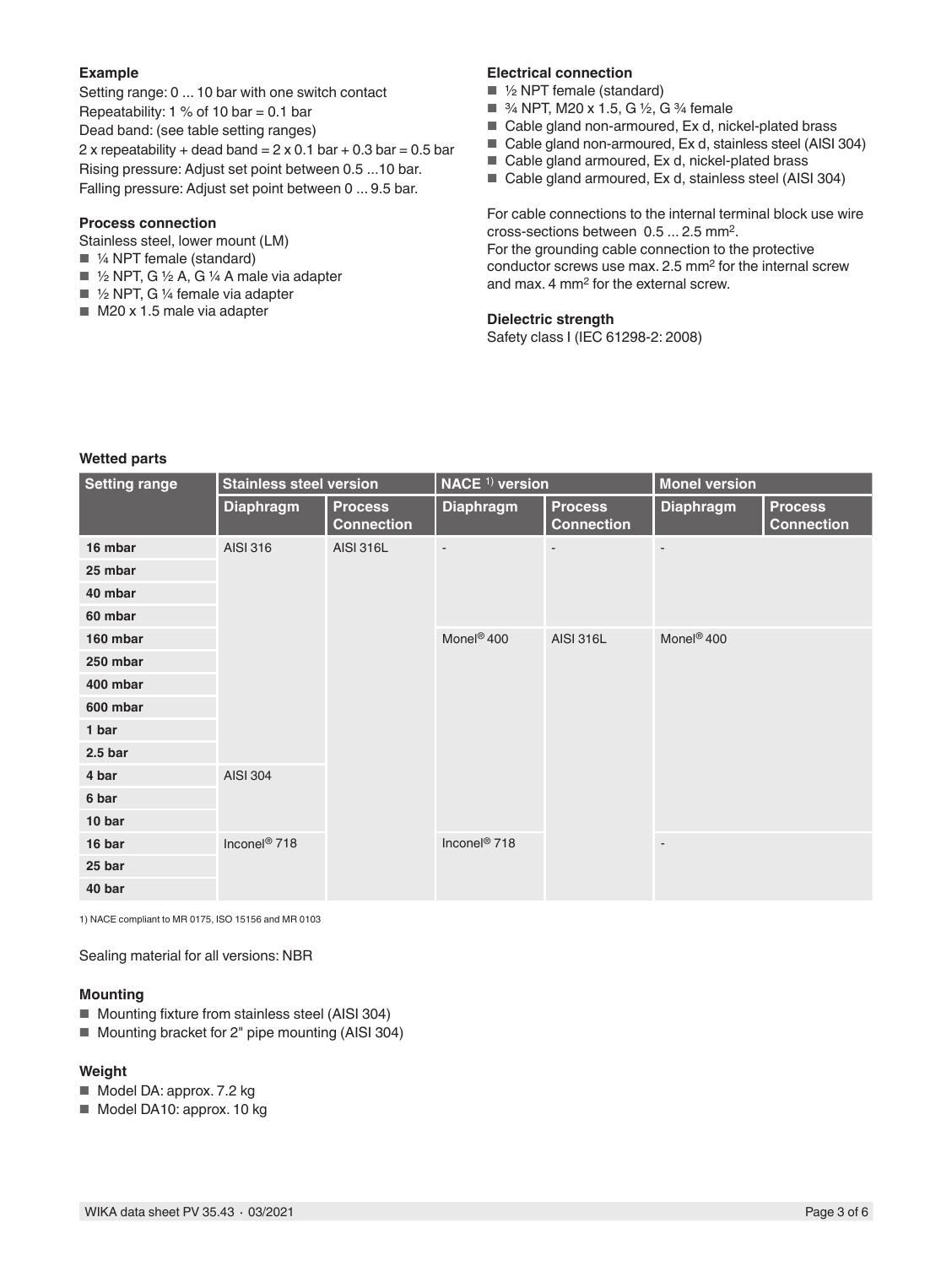#### **Setting range, model DA**

| $\Delta p$ -cell | <b>Setting range</b> | <b>Fixed dead band</b><br>for contact version |                                         | Adjustable dead band<br>for contact version | <b>Static / One-sided</b><br>pressure |
|------------------|----------------------|-----------------------------------------------|-----------------------------------------|---------------------------------------------|---------------------------------------|
|                  | in bar               | 1 contact<br>UN, US, UO, UG<br>in mbar        | 2 contacts<br>DN, DS, DO, DG<br>in mbar | 1 contact<br><b>UR</b><br>in mbar           | in bar                                |
| L                | 00.16                | $\leq 6$                                      | $\leq 6$                                | 2560                                        | $≤ 40, ≤ 100$ or $≤ 160$              |
|                  | 00.25                | $\leq 8$                                      | $\leq 8$                                | 3080                                        |                                       |
|                  | 00.4                 | $\leq 20$                                     | $\leq 20$                               | 45  120                                     |                                       |
|                  | 00.6                 | $\leq 25$                                     | $\leq 25$                               | 80200                                       |                                       |
|                  | 01                   | $\leq 40$                                     | $\leq 40$                               | 100270                                      |                                       |
|                  | 02.5                 | $\leq 70$                                     | $\leq 70$                               | 260  700                                    |                                       |
|                  | 04                   | $\leq 120$                                    | $\leq 120$                              | 4501,150                                    |                                       |
|                  | 06                   | $\leq 180$                                    | $\leq 180$                              | 6001,600                                    |                                       |
|                  | 010                  | $\leq 300$                                    | $\leq 300$                              | 1,1002,800                                  |                                       |
|                  | 016                  | $\leq 480$                                    | $\leq 480$                              | 1,6003,500                                  |                                       |
|                  | 025                  | $\leq 700$                                    | $\leq 700$                              | 2,5005,500                                  |                                       |
| $\mathsf{V}$     | 040                  | $\leq 1,200$                                  | $\leq 1,200$                            | on request                                  |                                       |

Other available setting ranges:

■ -40 ... +120 mbar, -60 ... +190 mbar, -200 ... +200 mbar, -300 ... +300 mbar, -500 ... +500 mbar

■ -1.25 ... +1.25 bar, -2 ... +2 bar, -3 ... +3 bar, -5 ... +5 bar, -8 ... +8 bar, -12.5 ... +12.5 bar

#### **Setting range, model DA10** 1)

| $\Delta p$ -cell | <b>Setting range</b> | <b>Fixed dead band</b><br>for contact version |                                         | Adjustable dead band<br>for contact version | <b>Static / One-sided</b><br>pressure |
|------------------|----------------------|-----------------------------------------------|-----------------------------------------|---------------------------------------------|---------------------------------------|
|                  | in mbar              | 1 contact<br>UN, US, UO, UG<br>in mbar        | 2 contacts<br>DN, DS, DO, DG<br>in mbar | 1 contact<br><b>UR</b><br>l in mbar         | in bar                                |
|                  | 016                  | $\leq 1.2$                                    | $\leq 1.6$                              | $\overline{\phantom{a}}$                    | $\leq 10^{2}$                         |
|                  | 025                  | $\leq 1.2$                                    | $\leq 1.6$                              | 410                                         | $\leq 10$                             |
|                  | 040                  | $\leq 1.6$                                    | $\leq$ 2.2                              | 514                                         |                                       |
|                  | 060                  | $\leq 2.5$                                    | $\leq 3.0$                              | 618                                         |                                       |

1) For clean gas or non-condensing vapour only

2) One-sided pressure 2 bar

## **Other Versions**

- Ex ia version
- Cleaned for oxygen service
- Drying of wetted parts
- Offshore version <sup>3)</sup>
- NACE compliant to MR 0175, ISO 15156 and MR 0103<sup>3)</sup>
- Wetted parts from Monel<sup>®</sup>

3) WIKA recommends argon gas-filled contact versions

### **Assembly**

- Valve manifold for differential pressure measuring instruments, models IV30, IV31 and IV50 und IV51 see data sheet AC 09.23
- Diaphragm seals, see website
- Differential pressure gauge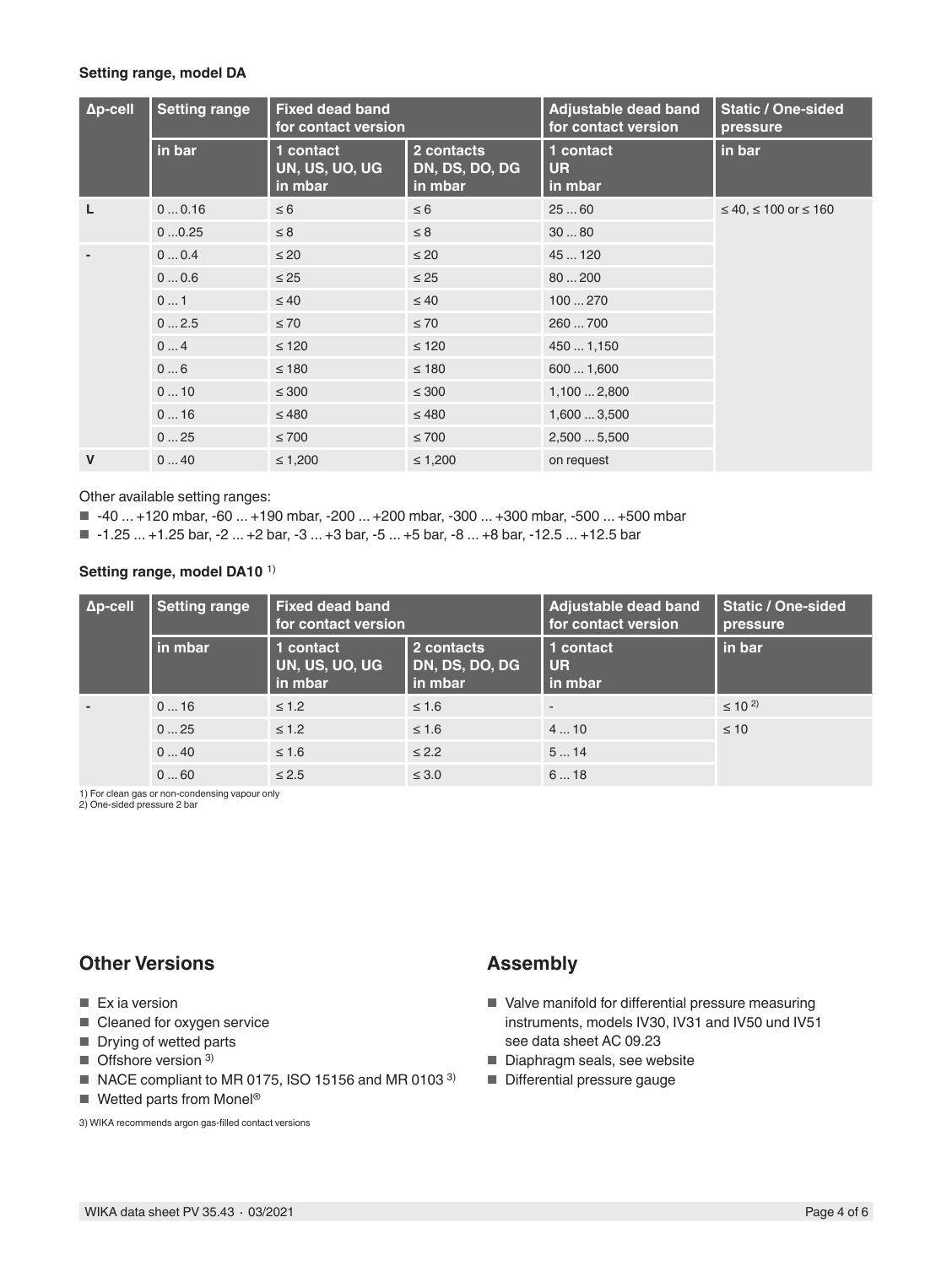# **Approvals**

| Logo                                                 | <b>Description</b>                                                                                                                                                    | <b>Country</b>                     |
|------------------------------------------------------|-----------------------------------------------------------------------------------------------------------------------------------------------------------------------|------------------------------------|
| $C \in$<br>$\bigotimes$                              | EU declaration of conformity<br>Pressure equipment directive<br>Low voltage directive<br>RoHS directive<br>$\blacksquare$ ATEX directive <sup>1)</sup><br>$II$ 1/2 GD | <b>European Community</b>          |
| <b>IEC IECE</b> x                                    | $IECEX$ <sup>1)</sup><br>Ex d IIC T6/T4 $2$ Ga/Gb<br>Ex d IIIC T85/T135 $^{2}$ Da/Db                                                                                  | <b>IECEx member states</b>         |
| <b>EACE</b> x                                        | <b>EAC</b> (option)<br>Hazardous areas                                                                                                                                | <b>Eurasian Economic Community</b> |
| $\bigcircled{\hspace{-0.2cm}{\rm E}\hspace{-0.2cm}}$ | <b>Ex-Ukraine (option)</b><br>Hazardous areas                                                                                                                         | Ukraine                            |
| $^{\circledR}$                                       | CCC (option)<br>Hazardous areas                                                                                                                                       | China                              |
| $\mathbb{Z}^2$                                       | <b>KOSHA</b> (option)<br>Hazardous areas                                                                                                                              | South Korea                        |
| $\sum_{\text{max} \text{ tro}}$                      | <b>INMETRO</b><br>■ Metrology, measurement technology<br>Hazardous areas                                                                                              | <b>Brazil</b>                      |

1) Double marking ATEX and IECEx on the same product label 2) The temperature class is related to the ambient temperature range

## **Manufacturer's information and certifications**

| Logo  | <b>Description</b>                                                                                               |
|-------|------------------------------------------------------------------------------------------------------------------|
| siL√) | SIL 2 rating (option), per IEC 61508<br><b>Functional safety</b><br>Only available with contact version US or UO |

# **Certificates (option)**

- 2.2 test report per EN 10204
- 3.1 inspection certificate per EN 10204

Approvals and certificates, see website